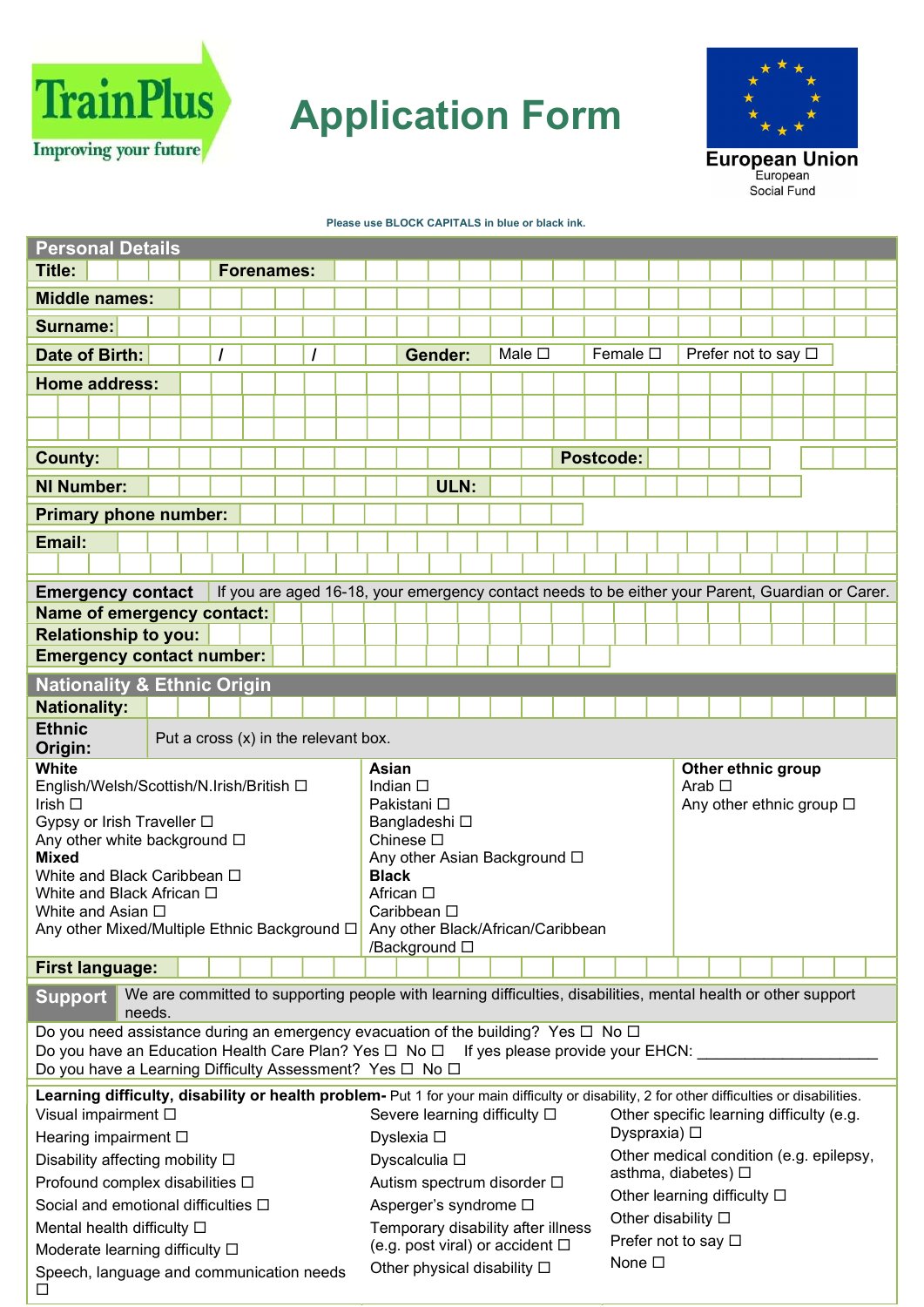| <b>Prior Qualifications</b>                                                                                                                                                                                                                                                                                  | Please enter your recent qualifications (including Maths and English) below. Otherwise put a (x) in<br>the relevant box beside 'No qualifications'. |             |                   |                    |  |                              |                    |  |                            |                |  |  |
|--------------------------------------------------------------------------------------------------------------------------------------------------------------------------------------------------------------------------------------------------------------------------------------------------------------|-----------------------------------------------------------------------------------------------------------------------------------------------------|-------------|-------------------|--------------------|--|------------------------------|--------------------|--|----------------------------|----------------|--|--|
| <b>English, Maths &amp; ICT Qualifications</b>                                                                                                                                                                                                                                                               |                                                                                                                                                     |             |                   |                    |  |                              |                    |  |                            |                |  |  |
| <b>Subject</b>                                                                                                                                                                                                                                                                                               |                                                                                                                                                     | <b>Type</b> |                   |                    |  |                              | <b>Grade/Level</b> |  |                            | Office checked |  |  |
| English                                                                                                                                                                                                                                                                                                      |                                                                                                                                                     |             |                   |                    |  |                              |                    |  |                            |                |  |  |
| Maths                                                                                                                                                                                                                                                                                                        |                                                                                                                                                     |             |                   |                    |  |                              |                    |  |                            |                |  |  |
| <b>ICT</b>                                                                                                                                                                                                                                                                                                   |                                                                                                                                                     |             |                   |                    |  |                              |                    |  |                            |                |  |  |
| <b>Highest Qualifications</b><br><b>Subject</b>                                                                                                                                                                                                                                                              |                                                                                                                                                     | <b>Type</b> |                   |                    |  |                              | Grade              |  |                            | Office checked |  |  |
|                                                                                                                                                                                                                                                                                                              |                                                                                                                                                     |             |                   |                    |  |                              |                    |  |                            |                |  |  |
|                                                                                                                                                                                                                                                                                                              |                                                                                                                                                     |             |                   |                    |  |                              |                    |  |                            |                |  |  |
|                                                                                                                                                                                                                                                                                                              |                                                                                                                                                     |             |                   |                    |  |                              |                    |  |                            |                |  |  |
|                                                                                                                                                                                                                                                                                                              |                                                                                                                                                     |             |                   |                    |  |                              |                    |  |                            |                |  |  |
|                                                                                                                                                                                                                                                                                                              |                                                                                                                                                     |             |                   |                    |  | Signed:_____________________ |                    |  | Date: $\frac{1}{\sqrt{2}}$ |                |  |  |
| Previous school, college, or university:                                                                                                                                                                                                                                                                     |                                                                                                                                                     |             |                   |                    |  |                              |                    |  |                            |                |  |  |
| <b>Course(s) applied for:</b>                                                                                                                                                                                                                                                                                |                                                                                                                                                     |             |                   |                    |  |                              |                    |  |                            |                |  |  |
| <b>Enrolment information</b>                                                                                                                                                                                                                                                                                 |                                                                                                                                                     |             | <b>Start date</b> |                    |  |                              |                    |  | <b>Expected end date</b>   |                |  |  |
|                                                                                                                                                                                                                                                                                                              |                                                                                                                                                     |             |                   |                    |  |                              |                    |  |                            |                |  |  |
|                                                                                                                                                                                                                                                                                                              |                                                                                                                                                     |             |                   |                    |  |                              |                    |  |                            |                |  |  |
|                                                                                                                                                                                                                                                                                                              |                                                                                                                                                     |             |                   |                    |  |                              |                    |  |                            |                |  |  |
|                                                                                                                                                                                                                                                                                                              |                                                                                                                                                     |             |                   |                    |  |                              |                    |  |                            |                |  |  |
|                                                                                                                                                                                                                                                                                                              |                                                                                                                                                     |             |                   |                    |  |                              |                    |  |                            |                |  |  |
|                                                                                                                                                                                                                                                                                                              |                                                                                                                                                     |             |                   |                    |  |                              |                    |  |                            |                |  |  |
|                                                                                                                                                                                                                                                                                                              |                                                                                                                                                     |             |                   |                    |  |                              |                    |  |                            |                |  |  |
| Prior to your enrolment today, were you in full time education or training? $\Box$                                                                                                                                                                                                                           |                                                                                                                                                     |             |                   |                    |  |                              |                    |  |                            |                |  |  |
| I confirm that I am not currently studying on any other apprenticeship or a Higher Education/Further Education<br>course where that programme is more than 4 weeks from completion. $\Box$                                                                                                                   |                                                                                                                                                     |             |                   |                    |  |                              |                    |  |                            |                |  |  |
| <b>Assessor name:</b>                                                                                                                                                                                                                                                                                        |                                                                                                                                                     |             |                   |                    |  |                              |                    |  |                            |                |  |  |
| <b>Employer's Details</b>                                                                                                                                                                                                                                                                                    | To be completed by your employer.                                                                                                                   |             |                   |                    |  |                              |                    |  |                            |                |  |  |
| <b>Employer/Company name:</b>                                                                                                                                                                                                                                                                                |                                                                                                                                                     |             |                   |                    |  |                              |                    |  |                            |                |  |  |
| <b>Learner's Job Title:</b>                                                                                                                                                                                                                                                                                  |                                                                                                                                                     |             |                   |                    |  |                              |                    |  |                            |                |  |  |
| <b>Address:</b>                                                                                                                                                                                                                                                                                              |                                                                                                                                                     |             |                   |                    |  |                              |                    |  |                            |                |  |  |
|                                                                                                                                                                                                                                                                                                              |                                                                                                                                                     |             |                   |                    |  |                              |                    |  |                            |                |  |  |
|                                                                                                                                                                                                                                                                                                              |                                                                                                                                                     |             |                   |                    |  |                              |                    |  |                            |                |  |  |
| <b>Postcode:</b>                                                                                                                                                                                                                                                                                             | Phone no.                                                                                                                                           |             |                   |                    |  |                              |                    |  |                            |                |  |  |
| <b>Manager/Supervisor name:</b>                                                                                                                                                                                                                                                                              |                                                                                                                                                     |             |                   |                    |  | <b>Position:</b>             |                    |  |                            |                |  |  |
| Email:                                                                                                                                                                                                                                                                                                       |                                                                                                                                                     |             |                   |                    |  |                              |                    |  |                            |                |  |  |
| How long has this applicant been working at your organisation?                                                                                                                                                                                                                                               |                                                                                                                                                     |             |                   |                    |  |                              | Years              |  | Months                     |                |  |  |
| <b>Average working hours:</b>                                                                                                                                                                                                                                                                                | Less than 16 hours □                                                                                                                                |             |                   | 17-29 hours □      |  | 30 or more hours □           |                    |  |                            |                |  |  |
| Are you a Levy payer?<br>Yes $\square$                                                                                                                                                                                                                                                                       | No <sub>1</sub><br><b>Employer ID (office use only)</b>                                                                                             |             |                   |                    |  |                              |                    |  |                            |                |  |  |
| I confirm that the above-named applicant is an employee of this company, holds a contract of employment and is<br>eligible to work in the UK. I agree to pay the fee for this programme as indicated by the assessor on this form. Any<br>initial exemption to fees is subject to further assessment. $\Box$ |                                                                                                                                                     |             |                   |                    |  |                              |                    |  |                            |                |  |  |
| <b>Employer's signature:</b>                                                                                                                                                                                                                                                                                 |                                                                                                                                                     |             |                   | Date of signature: |  |                              |                    |  |                            |                |  |  |
|                                                                                                                                                                                                                                                                                                              |                                                                                                                                                     |             |                   |                    |  |                              |                    |  |                            |                |  |  |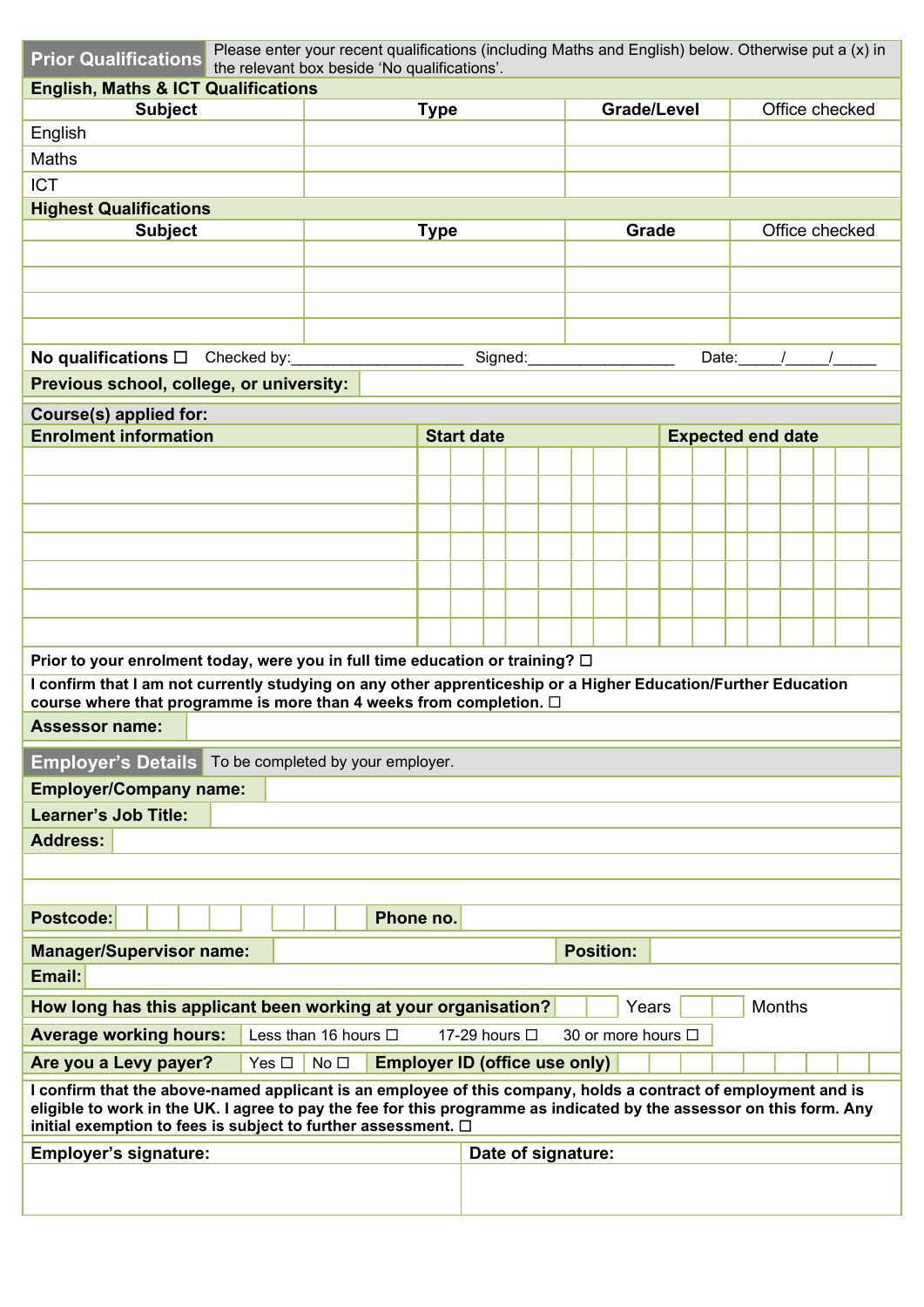| <b>Criminal</b><br><b>Convictions</b>                                                                                      | Do you have any relevant unspent criminal convictions? Yes $\Box$ No $\Box$<br>Relevant means offences against the person, whether of a violent or sexual nature, and convictions involving<br>unlawful supplying or possession of controlled drugs or substances. If you declare that you have a conviction,<br>you will be asked to complete a separate information sheet. This is to help us assess any potential risk to yourself<br>or others. Having a criminal record will not necessarily prevent you studying. This will depend on the course you<br>choose and the circumstances of the offence. If you do not disclose a relevant conviction, which is ultimately<br>discovered, this could result in you being excluded. |
|----------------------------------------------------------------------------------------------------------------------------|--------------------------------------------------------------------------------------------------------------------------------------------------------------------------------------------------------------------------------------------------------------------------------------------------------------------------------------------------------------------------------------------------------------------------------------------------------------------------------------------------------------------------------------------------------------------------------------------------------------------------------------------------------------------------------------------------------------------------------------|
|                                                                                                                            | Household Situation $\overline{P}$ Put a cross $(x)$ in the relevant box.                                                                                                                                                                                                                                                                                                                                                                                                                                                                                                                                                                                                                                                            |
|                                                                                                                            | Please tick which of the following statements apply (one or more may apply):                                                                                                                                                                                                                                                                                                                                                                                                                                                                                                                                                                                                                                                         |
| I confirm that I wish to withhold this information $\Box$<br>None of these statements apply $\square$                      | No household member is in employment and the household includes one or more dependent children $\Box$<br>No household member is in employment and the household does not include any dependent children $\Box$<br>Learner lives in a single adult household with dependent children $\Box$<br>Are you or have you ever been living in care, or being looked after by a carer? Yes $\Box$ No $\Box$                                                                                                                                                                                                                                                                                                                                   |
|                                                                                                                            | <b>Residency status</b> You will be asked to provide evidence. Put a cross $(x)$ in the relevant boxes.                                                                                                                                                                                                                                                                                                                                                                                                                                                                                                                                                                                                                              |
|                                                                                                                            | Country of residence for the last three years: UK                                                                                                                                                                                                                                                                                                                                                                                                                                                                                                                                                                                                                                                                                    |
|                                                                                                                            | If you have not lived in the UK, EU or EEA for the last three years, on what date did you enter the UK?                                                                                                                                                                                                                                                                                                                                                                                                                                                                                                                                                                                                                              |
|                                                                                                                            |                                                                                                                                                                                                                                                                                                                                                                                                                                                                                                                                                                                                                                                                                                                                      |
| Are you a refugee?                                                                                                         | Yes $\square$<br>No <sub>1</sub><br>Are you in the UK with a visa?<br>Yes □<br>No $\square$                                                                                                                                                                                                                                                                                                                                                                                                                                                                                                                                                                                                                                          |
| If yes, what type of visa?                                                                                                 | <b>Leave to Remain</b>                                                                                                                                                                                                                                                                                                                                                                                                                                                                                                                                                                                                                                                                                                               |
| Discretionary leave □ Exceptional leave □                                                                                  | Do you have one of the following types of leave to enter or remain? (Put a cross $(x)$ in the relevant box)<br>Humanitarian protection $\Box$<br>Indefinite leave □                                                                                                                                                                                                                                                                                                                                                                                                                                                                                                                                                                  |
| Are you an asylum seeker?<br>If yes, when did you apply for asylum?<br>Are you receiving asylum support? $\Box$ Yes $\Box$ | Yes $\square$<br>No <sub>1</sub><br>M<br>M<br>No <sub>1</sub><br>If you are a non-EEA national and you are a family member or spouse of someone who is legally a resident in the UK, please<br>give details of their legal status and length of residence in the UK.                                                                                                                                                                                                                                                                                                                                                                                                                                                                 |
|                                                                                                                            |                                                                                                                                                                                                                                                                                                                                                                                                                                                                                                                                                                                                                                                                                                                                      |
|                                                                                                                            | Residency assessment Interviewer to record details of supporting residency documentation here and notes.                                                                                                                                                                                                                                                                                                                                                                                                                                                                                                                                                                                                                             |
|                                                                                                                            | Document type (passport, EU citizen ID card, UK Birth Certificate, UK Border Agency Documents, etc.)                                                                                                                                                                                                                                                                                                                                                                                                                                                                                                                                                                                                                                 |
|                                                                                                                            |                                                                                                                                                                                                                                                                                                                                                                                                                                                                                                                                                                                                                                                                                                                                      |
| <b>Document reference:</b>                                                                                                 |                                                                                                                                                                                                                                                                                                                                                                                                                                                                                                                                                                                                                                                                                                                                      |
| Visa type:                                                                                                                 | <b>UK Visa reference:</b>                                                                                                                                                                                                                                                                                                                                                                                                                                                                                                                                                                                                                                                                                                            |
| <b>Valid from:</b>                                                                                                         | <b>Valid until:</b><br>$\prime$<br>M<br>M<br>$\prime$                                                                                                                                                                                                                                                                                                                                                                                                                                                                                                                                                                                                                                                                                |
| Other residency documentation and notes:                                                                                   |                                                                                                                                                                                                                                                                                                                                                                                                                                                                                                                                                                                                                                                                                                                                      |
|                                                                                                                            |                                                                                                                                                                                                                                                                                                                                                                                                                                                                                                                                                                                                                                                                                                                                      |
| Home $\square$<br><b>Status:</b>                                                                                           | Ineligible $\square$<br>Overseas $\square$                                                                                                                                                                                                                                                                                                                                                                                                                                                                                                                                                                                                                                                                                           |
| Fees due will be paid by:                                                                                                  | No fees due $\square$<br>Sponsor (inc employer) □<br>Student Loans Company □<br>Learner $\square$                                                                                                                                                                                                                                                                                                                                                                                                                                                                                                                                                                                                                                    |
| Fee assessor's name:                                                                                                       |                                                                                                                                                                                                                                                                                                                                                                                                                                                                                                                                                                                                                                                                                                                                      |
| Fee assessor's signature:                                                                                                  | Date of signature:                                                                                                                                                                                                                                                                                                                                                                                                                                                                                                                                                                                                                                                                                                                   |
|                                                                                                                            |                                                                                                                                                                                                                                                                                                                                                                                                                                                                                                                                                                                                                                                                                                                                      |